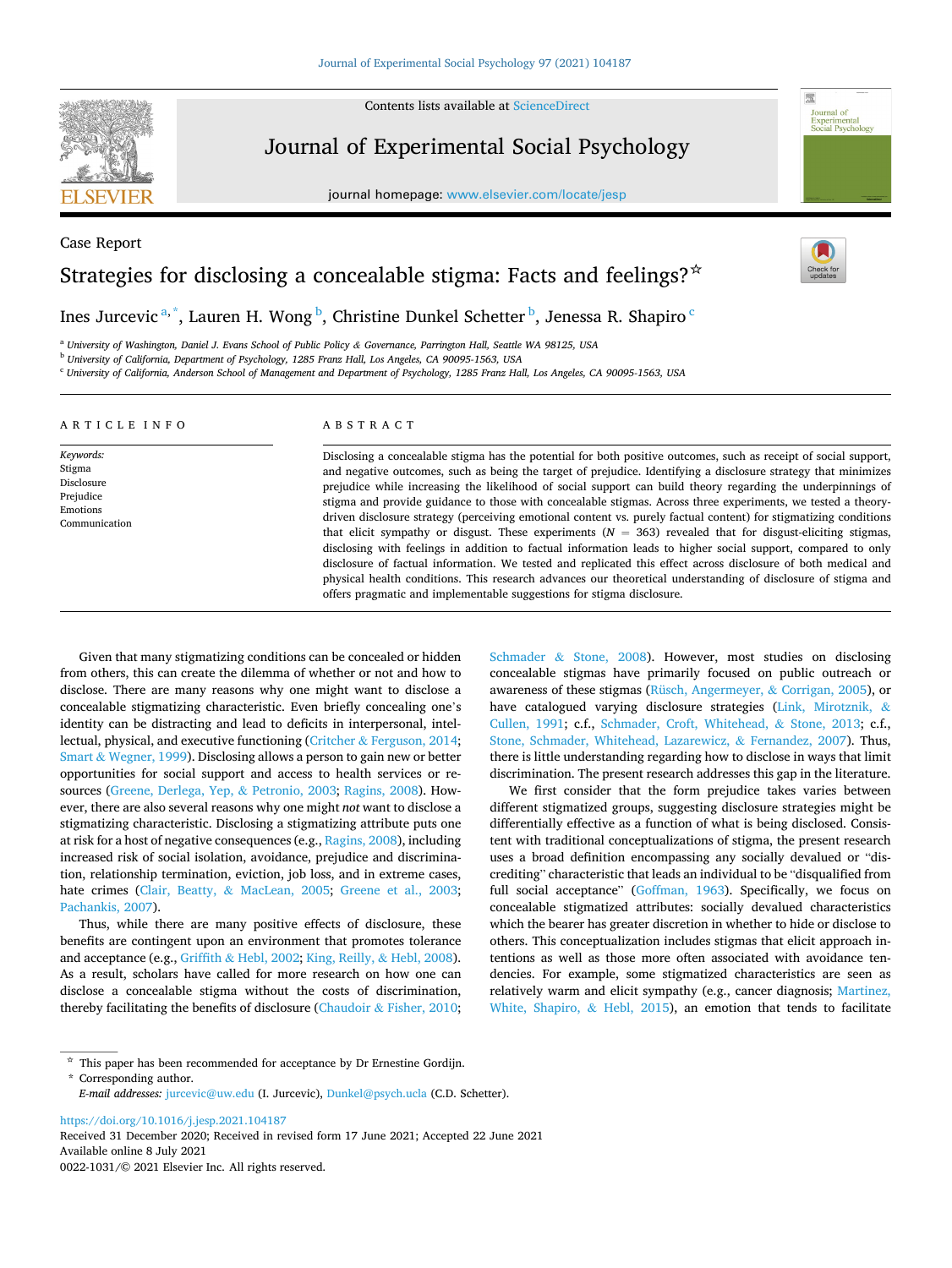approach responses and social support (Cottrell & [Neuberg, 2005](#page-6-0); [Cuddy, Fiske,](#page-6-0) & Glick, 2007; [Fiske, Cuddy, Glick,](#page-6-0) & Xu, 2002). Importantly, while characteristics may elicit sympathy, they are nevertheless stigmatizing, in that they limit a person's ability to be fully participate and be accepted in social contexts and can result in discrimination (e.g., [Martinez et al., 2015](#page-6-0)). In contrast, other stigmatized characteristics are seen as repellent, eliciting disgust (e.g., sexually transmitted illnesses; Cottrell & [Neuberg, 2005](#page-6-0); see also Harris & [Fiske, 2006](#page-6-0); [Harris](#page-6-0) & Fiske, [2011\)](#page-6-0), which facilitates physical or psychological avoidance and rejection ([Cuddy et al., 2007](#page-6-0)). The present research targets concealable stigmas that are relatively high in disgust-eliciting characteristics because the people possessing them are at the greatest risk for experiencing rejection upon disclosure.

In order to reduce the likelihood of rejection and distancing, we propose a disclosure intervention that demonstrates discloser honesty and authenticity - including how the discloser feels (e.g., "going to treatment has been frustrating to me"), as compared to purely factual information (e.g., "I have been going to treatment"). We anticipate that for disgust-eliciting stigmas, this strategy will result in increased social support intentions. In contrast, we expect that for sympathy-eliciting stigmas, including how the discloser feels will not influence reactions to the discloser, as these conditions already tend to elicit approach tendencies from others (Cottrell  $&$  [Neuberg, 2005\)](#page-6-0). We test these hypotheses across three experiments and multiple concealable stigmas.

# **1. Experiment 1**

Experiment 1 tested whether information about the discloser's emotional response to possessing a stigmatizing characteristic (compared to only factual information) resulted in greater social support for someone disclosing a disgust-eliciting concealable stigma. Given that cancer tends to elicit sympathy [\(Martinez et al., 2015\)](#page-6-0) and sexually transmitted diseases tend to elicit disgust (e.g., Cottrell & [Neuberg,](#page-6-0)  [2005\)](#page-6-0), female participants evaluated a person disclosing either breast cancer or genital herpes. Across all three experiments, we first report pilot testing conducted to determine stigmatized conditions and then detail the focal experiment methods and results.

#### *1.1. Methods*

#### *1.1.1. Pilot study*

To identify two stigmatized conditions, 351 women reported sympathy and disgust toward one of six concealable stigmas or a control condition in which nothing was disclosed. Of these, two conditions emerged in analyses: Disclosure of breast cancer elicited significantly more sympathy ( $M = 5.46$ ,  $SD = 1.43$ ) compared to control [ $(M = 1.69)$ , *SD* = 1.13), *t*(78) = 12.80, *p <* .001, Cohen's d = 2.92] and marginally more sympathy compared to genital herpes  $[(M = 4.97, SD = 1.46), t$  $(117) = 1.75, p = .08, Cohen's d = 0.34.$  Genital herpes elicited significantly more disgust  $(M = 3.32, SD = 1.71)$  compared to control  $[(M = 1.30, SD = 0.57), t(75) = 5.14, p < .001, Cohen's d = 1.58],$  and breast cancer  $[(M = 1.05, SD = 0.22), t(75) = -5.87, p < .001, Cohen's$  $d = 1.85$ ].<sup>1</sup>

# *1.1.2. Participants and design*

We recruited 104 participants who completed the study for course credit. Participant recruitment continued until the end of the academic quarter, at which point data collection ended. Suspicion was assessed with an open-ended question asking participants to report what they thought the study was about. It was critical that participants believed their interaction partner was real in order for the focal dependent variable—social support intentions—to be meaningful. Based on a priori

exclusion criteria, participants who reported believing that the ostensible interaction partner was a recording and not real were removed prior to analyses  $(N = 21)$ . The final sample included 83 female participants (see Table 1 for Experiment 1–3 participant demographics). $^2$  A sensitivity power analysis using G\*Power 3.1 indicates the experiment has 80% power to detect a minimum effect size of Cohen's  $d = 0.622$  and critical  $F = 3.96$ .

The design was a 2 (Stigma Type: Genital Herpes [disgust-eliciting stigma]/Breast Cancer [sympathy-eliciting stigma])  $\times$  2 (Disclosure Strategy: Factual/Factual-plus-Feelings) between-participant design with random assignment to condition.

## *1.1.3. Procedure*

Participants learned they would be participating in a first impressions task with another student. Participants were told they would (1) record their responses to a series of interview questions, (2) listen to their interaction partner's interview responses, and (3) meet their partner in person (adapted from [Silver, Wortman,](#page-7-0) & Crofton, 1990). In actuality, the other student was a female research assistant whose audio interview responses were previously recorded. Participants first answered ten get-to-know-you questions that included, for example, where they were born and whether they had a job. Participants then listened to the ostensible partner's responses to the same questions. The pre-recorded responses were identical across conditions for questions  $1 - 9$ 

Question 10 asked the respondent to describe something they had been struggling with recently. In the *factual disclosure condition,* only basic information about the diagnosis and treatment was disclosed. Participants read: "I hadn't been feeling well for a while and when I went to the doctor I found out it was [breast cancer/genital herpes]. When I got the diagnosis they [had to remove a mass and I've been in chemo for the past month/treated my last outbreak of sores, but there isn't really a cure for it]. I have symptoms almost every day, but now I'm just trying to focus on work."

Participants in the *factual-plus-feelings disclosure condition* heard the

#### **Table 1**

|  |  |  |  | Demographics for participants included in Experiment 1-3 data analyses. |
|--|--|--|--|-------------------------------------------------------------------------|
|--|--|--|--|-------------------------------------------------------------------------|

| Characteristic      | Experiment $1^2$ | Experiment 2 | Experiment 3 |
|---------------------|------------------|--------------|--------------|
| Total N in Analyses | 83               | 151          | 129          |
| Women               | 83               | N/A          | 100          |
| Men                 | N/A              | 151          | 29           |
| Mean Age (std dev)  | 19.72 (1.18)     | 22.64 (4.51) | 20.33 (2.11) |
| Race and Ethnicity  |                  |              |              |
| Asian               | 51.8%            | 41.1%        | 45.7%        |
| White               | 19.3%            | 22.5%        | 23.3%        |
| Latino/a            | 13.3%            | 20.5%        | 13.2%        |
| Black               | 6.0%             | 0.6%         | 1.6%         |
| Native American     |                  | 0.6%         |              |
| Pacific Islander    |                  | 0.6%         |              |
| Alaskan Native      |                  | 0.6%         |              |
| Middle Eastern      |                  | 1.3%         |              |
| $Multi-Racial1$     | 4.8%             | 7.3%         | 11.6%        |
| Other               | 3.6%             | 4.0%         | 4.7%         |
| Did not know        |                  | 0.6%         |              |

 $1$  Coded by the research team for any participant who self-identified with more than one race or ethnicity.<br><sup>2</sup> One participants did not provide their age or race/ethnicity.

 $^{\rm 1}$  Experiment 1–3 pilot study materials and additional analyses are available in the Supplement.

<sup>&</sup>lt;sup>2</sup> Participant exclusions by condition were as follows: breast cancer/factual  $N = 1$ , breast cancer/factual-plus-feelings  $N = 6$ , genital herpes/factual  $N = 4$ , genital herpes/factual-plus-feelings  $N = 10$ . The pattern of data remains the same when including participants who expressed suspicion that the interview recording was not real, and the interaction term remains statistically significant,  $F(1,100) = 4.152$ ,  $p = .044$ ,  $\eta_p^2 = 0.04$ .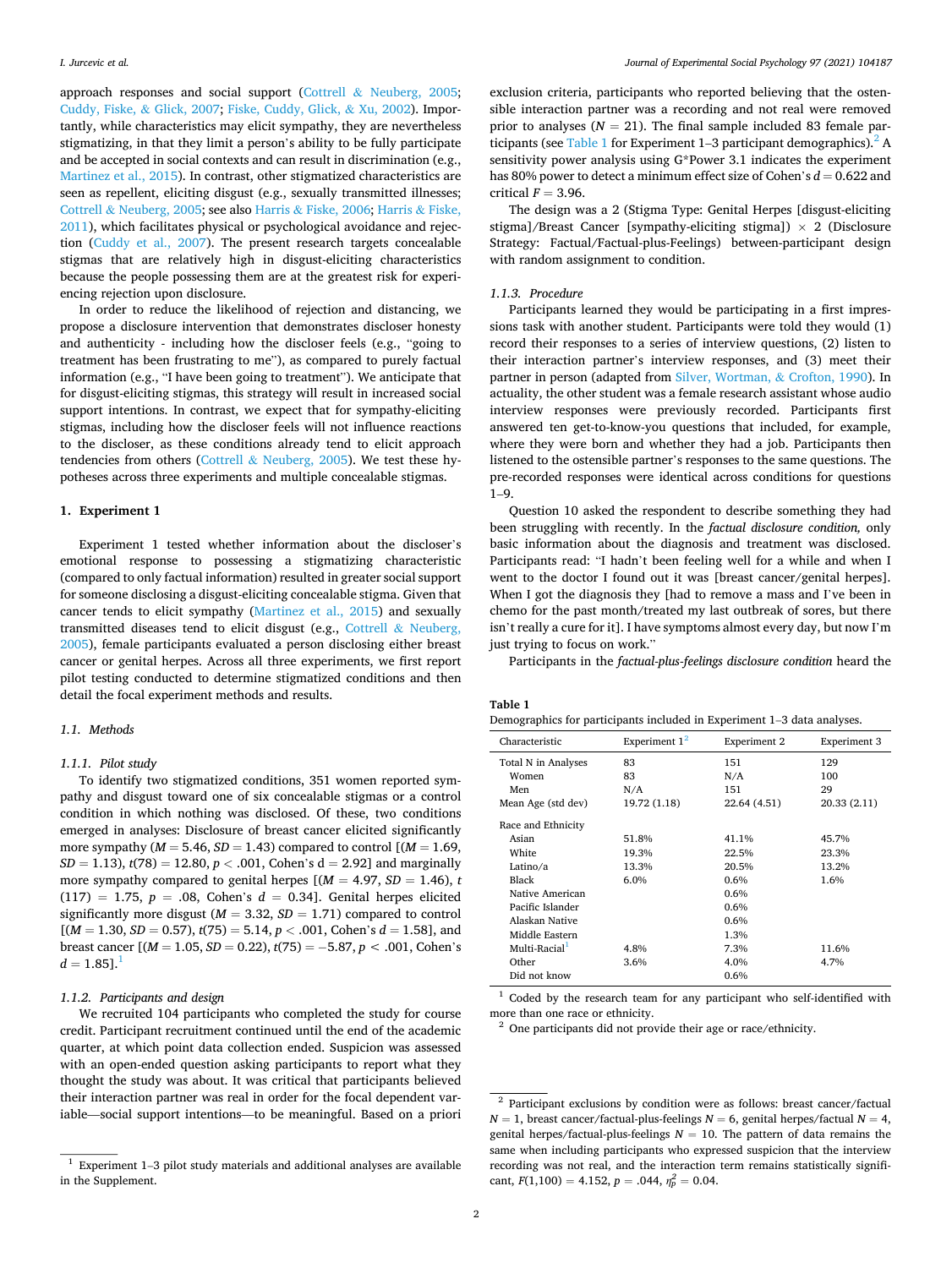factual disclosure content in addition to affective reactions that included both positive (e.g., "My reaction to having [breast cancer/genital herpes] has changed from the fear and panic that I originally experienced to an attitude of acceptance.") and negative (e.g., "I remember the day I got the diagnosis I pretty much freaked out.") content (content was identical across health conditions).

#### *1.2. Measures*

#### *1.2.1. Social support*

Participants completed 8 items ( $\alpha = 0.83$ ) measuring support for their interaction partner. Four items were adapted from [Westmaas and](#page-7-0)  [Silver \(2001\),](#page-7-0) measured on a scale from 1 (strongly disagree) to 7 (strongly agree). Sample item: "I would not accept this person into my social group" (reverse scored). Four items were adapted from [Schwarzer](#page-6-0)  [and Weiner \(1991\),](#page-6-0) measured on a scale from 1 (not very willing) to 7 (very willing). Sample item: "How willing would you be to console and reassure the other student if they were upset?"<sup>3</sup>

# *1.3. Results and discussion*

A Stigma Type (Genital Herpes/Breast Cancer) X Disclosure Strategy (Factual/Factual-plus-Feelings) Analysis of Variance (ANOVA) on intended social support revealed main effects of both stigma type (*F*(1,  $(79) = 5.18, p = .02, \eta_p^2 = 0.06$ ) and disclosure strategy ( $F(1, 79) = 9.63, p = 0.02$  $p = .003$ ,  $\eta_p^2 = 0.11$ ), qualified by the predicted interaction,  $F(1, 79) =$ 8.10,  $p = .006$ ,  $\eta_p^2 = 0.09$ . In the factual disclosure condition, social support intentions were higher for breast cancer (*M* = 5.81, *SD* = 0.70) compared to genital herpes (*M* = 4.96, *SD* = 0.93), *F*(1, 79) = 12.53, *p* = .001,  $\eta_p^2$  = 0.14. For breast cancer, the addition of the discloser's feelings did not change social support intentions  $(M = 5.85, SD = 0.66)$ compared to factual disclosure,  $F(1,79) = 0.036$ ,  $p = .849$ . However, consistent with predictions, for herpes disclosure, the addition of feelings significantly increased willingness to offer social support (*M* = 5.95, *SD* = 0.73) compared to factual disclosure (*M* = 4.96, *SD* = 0.93), *F*(1, 79) = 16.25,  $p < .001$ ,  $\eta_p^2 = 0.17$ . Further, the inclusion of feelings in the disclosure resulted in no difference in intended support between the disclosure of genital herpes and breast cancer,  $F(1, 79) = 0.17$ ,  $p = .681$ (see Fig. 1).



**Fig. 1.** Social Support as a function of stigma type (Breast Cancer vs. Genital Herpes) and disclosure strategy (Factual vs. Factual-plus-Feelings). Error bars indicate standard errors. (Experiment 1).

Experiment 1 provides initial support for our hypothesis that when disclosing a disgust-eliciting stigma, including information about how one feels, in addition to factual information, can elicit greater social support.

# **2. Experiment 2**

The goal of Experiment 2 was to replicate and extend Experiment 1. Given the focus on women participants in Experiment 1, it is difficult to generalize the findings to both men and women. That is, women may be more likely than men to have a positive response to the disclosure of personal, emotional content (e.g., [Diener, Sandvik,](#page-6-0) & Larsen, 1985; Grossman & [Wood, 1993\)](#page-6-0) or to offer social support to others experiencing a crisis (e.g., Eagly & [Wood, 1991](#page-6-0); [Goldsmith](#page-6-0) & Dun, 1997). Thus, Experiment 2 focuses on men. We contend that the inclusion of feelings (as opposed to only factual information) when disclosing a disgust-eliciting stigma should increase social support intentions, regardless of participant gender.

# *2.1. Methods*

#### *2.1.1. Post-hoc Pilot*

We anticipated that male-focused diagnoses would elicit the same responses of sympathy and disgust as female-focused diagnoses in Experiment 1 and did not conduct a pilot study. However, to test this assumption, we completed a post-hoc study. Male participants  $(N = 62)$ were randomly assigned to one of two vignettes in which an individual disclosed a concealable stigma – either their diagnosis of testicular cancer or genital herpes. Participants then reported how grossed out (disgust) and sympathetic they would feel interacting with this person (scale from 1 (Not at all) to 7 (Extremely)). As anticipated, disclosure of testicular cancer elicited significantly more sympathy (*M* = 5.45, *SD* = 1.39) compared to genital herpes (*M* = 4.66, *SD* = 1.29), *t*(60) = 2.33, *p*   $= .023$ , Cohen's  $d = 0.59$ . Genital herpes elicited significantly more disgust ( $M = 2.93$ ,  $SD = 1.53$ ) compared to testicular cancer ( $M = 1.64$ ;  $SD = 0.99$ ,  $t(60) = -3.99$ ,  $p < .001$ , Cohen's  $d = 1.01$ .

#### *2.1.2. Participants and design*

Men  $(N = 151)^4$  completed a field study in exchange for a piece of candy. We did not exclude any participants.<sup>5</sup> A sensitivity power analysis using G\*Power 3.1 indicates the experiment has 80% power to detect a minimum effect size of Cohen's  $d = 0.458$  and critical  $F = 3.91$ . The design was a 2 (Stigma Type: Genital Herpes [disgust-eliciting stigma]/Testicular Cancer [sympathy-eliciting stigma]) X 2 (Disclosure Strategy: Factual/Factual-plus-Feelings) between-participant design with random assignment to condition.

# *2.1.3. Procedure*

Participants were approached on a large public university campus in the western United States, asked to participate in a study on first impressions, and handed one of four survey packets from a stack of surveys (randomized by the research team). Participants were informed that

 $^3\,$  We report all measures, manipulations, and exclusions in these experiments. Experiment 1–3 scale items are available in the Supplement.

<sup>4</sup> For Experiments 2 and 3, a priori power analyses used to calculate the needed sample size for a desired statistical power level of 0.80, with medium effect size of 0.25 for a between-participant ANOVA design using G\*Power3.1 suggested a minimum sample size of 128 ([Faul, Erdfelder, Lang,](#page-6-0) & Buchner, [2007\)](#page-6-0). We further conducted a priori power analyses using the smallest effect size from Experiment 1 to verify this determination, which identified a minimum sample size of 125.<br> $\frac{5}{10}$  As a manipulation check, the survey included an item asking participants

what the study was about. Participants did not spontaneously express suspicion regarding the authenticity of the supposed interaction partner's responses, and thus, we did not exclude participants from Experiment 2. However, note that there was not a specific question as to whether participants thought the written responses were generated by former participants (as per the cover story).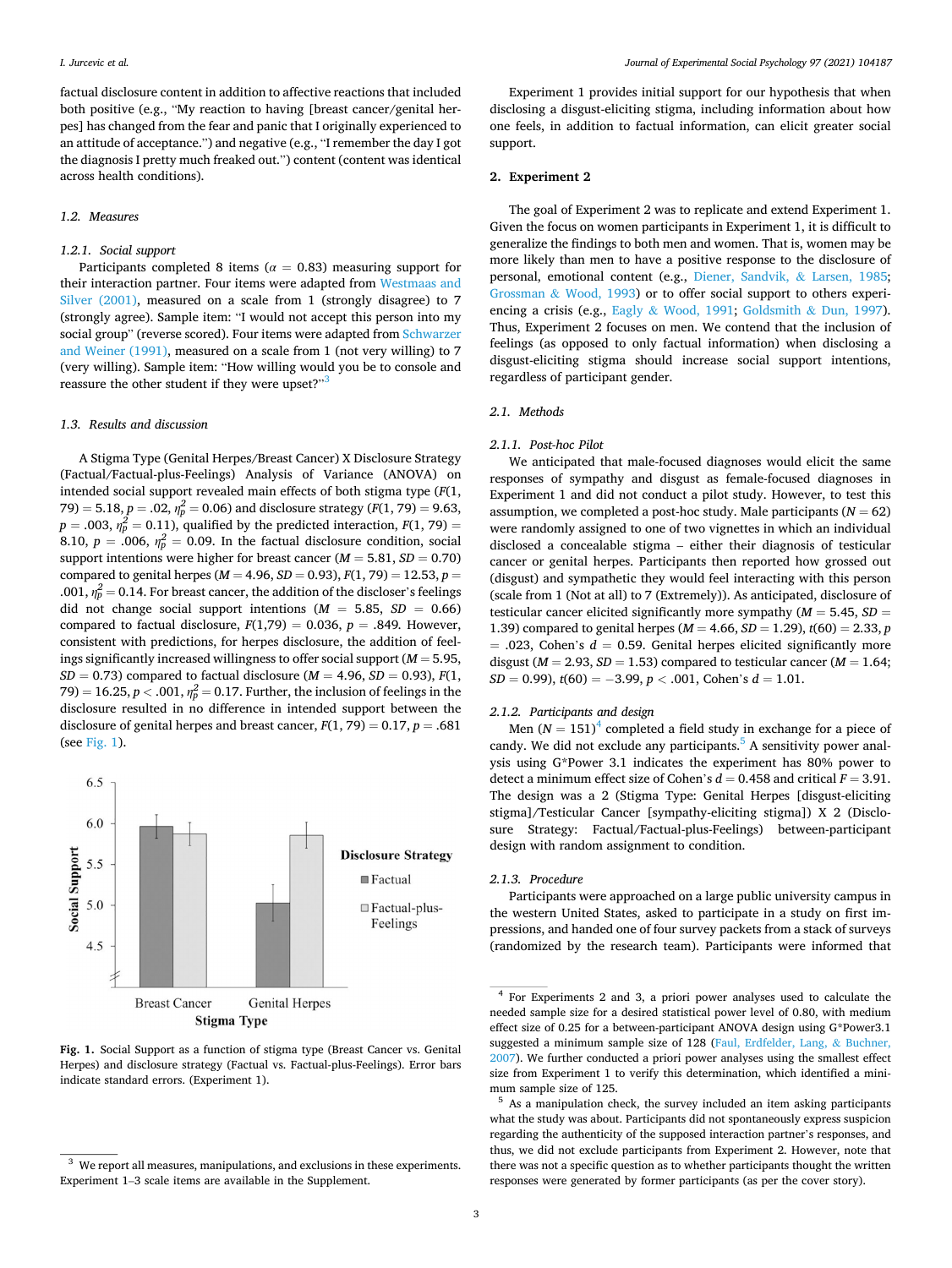they were reviewing the responses of former participants and providing their first impressions of these individuals. The packet included responses to eight interview questions from an ostensible previous participant (in reality, these were adapted from Experiment 1). Answers to interview questions 1–7 were identical across conditions. In question 8, participants learned that the respondent had recently been diagnosed with either testicular cancer or genital herpes. The *factual disclosure condition* was identical to Experiment 1, except for the inclusion of testicular cancer rather than breast cancer.

In the *factual-plus-feelings* disclosure condition, participants received the factual disclosure above in addition to how the discloser felt in response to the diagnosis: "Having [testicular cancer/genital herpes] has been scary and is really difficult to deal with. I freaked out at first and I definitely feel stressed and sad about it. But I'm just trying to deal with it and make the best of what I have." The feelings disclosure comprised only a small fraction of what the participant learned about the target—it was three sentences in one of eight questions that otherwise were identical in content and length. Participants then completed dependent variables, demographic items, and were debriefed.

# *2.2. Measures*

#### *2.2.1. Social support*

Participants completed 9 items ( $\alpha$  = 0.84) assessing social support. Seven items were identical to Experiment 1: Four items adapted from [Westmaas and Silver \(2001\)](#page-7-0) and three items adapted from [Schwarzer](#page-6-0)  and Weiner  $(1991)$ .<sup>6</sup> Two new items measured on a scale from 1 (not at all) to 7 (very much so) were included to capture additional behaviors: "How willing would you be to chat with the other person in an online chat room?" and "How willing would you be to help distract the other person from their personal struggle?"

#### *2.3. Results and discussion*

A Stigma Type (Genital Herpes/Testicular Cancer) X Disclosure Strategy (Factual/Factual-plus-Feelings) ANOVA on intended social support for the interaction partner revealed only a significant interaction,  $F(1, 147) = 6.57$ ,  $p = .01$ ,  $\eta_p^2 = 0.04$  (see Fig. 2). As anticipated, in the factual disclosure condition, participants reported a greater willingness to offer social support to the discloser of testicular cancer (*M* =



**Fig. 2.** Social Support as a function of stigma type (Testicular Cancer vs. Genital Herpes) and disclosure strategy (Factual vs. Factual-plus-Feelings). Error bars indicate standard errors. (Experiment 2).

5.30,  $SD = 0.78$ ) compared to genital herpes ( $M = 4.82$ ,  $SD = 0.84$ ),  $F(1, 1)$ 147) = 4.89,  $p = .03$ ,  $\eta_p^2 = 0.03$ . Including how the discloser of testicular cancer felt did not alter social support ratings  $(M = 5.04, SD = 0.98)$ compared to factual disclosure (*M* = 5.30, *SD* = 0.78), *F*(1, 147) = 1.55,  $p = .22$ ,  $\eta_p^2 = 0.01$ . However, consistent with predictions and Experiment 1, compared to the factual disclosure of genital herpes  $(M = 4.82, SD =$ 0.84), the inclusion of how the discloser of genital herpes felt led participants to report a greater willingness to offer social support (*M* = 5.34, *SD* = 1.13), *F*(1, 147) = 5.58, *p* = .02,  $\eta_p^2$  = 0.04. Indeed, when feelings were included in the disclosure, there was no difference in willingness to offer social support to the discloser of testicular cancer (*M* = 5.04, *SD* = 0.98) compared to genital herpes ( $M = 5.34$ ,  $SD = 1.13$ ),  $F(1, 147) =$  $1.97, p = .16, \eta_p^2 = 0.01.$ 

Thus, Experiment 2 replicated Experiment 1 with male participants, providing further evidence that when disclosing a disgust-eliciting stigma, including information about how one feels (versus only factual information) elicits greater social support from others.

#### **3. Experiment 3**

Experiment 3 extends Experiments 1 and 2 by examining the proposed phenomenon in a novel context: focusing on mental health stigma rather than physical health stigma. In addition, the present study recruited both men and women participants, further generalizing the results from Experiment 1 and 2. Lastly, the conditions used in Experiment 1 and 2 (i.e., a sexually transmitted illness compared to cancer) may have differed in the degree to which they were perceived as controllable, the degree to which the discloser was seen as blameworthy for their condition, and in contagion. We account for this possibility in Experiment 3, where the stigma conditions do not differ along these characteristics.

#### *3.1. Methods*

#### *3.1.1. Pilot studies*

We conducted two pilot studies to identify two concealable stigmas that differentially elicited sympathy and disgust, but were matched on type of stigma (e.g., two mental illnesses), perceived controllability, perceived communicability, and blameworthiness. In Pilot Study 3a, 213 participants read a vignette in which an individual disclosed one of seventeen concealable stigmas (e.g., addiction, bulimia) or did not reveal anything (control). Participants then reported how grossed out (disgust) and sympathetic they would feel interacting with this person. Two mental health conditions emerged as similar on perceived responsibility for possessing the stigmatized characteristic (*t*(22) = − 1.47, *p* = .16): Post-Traumatic Stress Disorder (PTSD) and pica (described to participants as "eating non-food substances - e.g., dirt, glass, pebbles, toilet paper"). Further, participants reported more disgust toward pica  $(M = 2.83, SD = 1.53)$  compared to control  $[(M = 1.27, SD = 0.59), t]$  $(25) = 3.66$ ,  $p = .001$ , Cohen's  $d = 1.41$ ] and PTSD  $[(M = 1.25, SD =$ 0.045),  $t(22) = 3.44$ ,  $p = .002$ , Cohen's  $d = 1.40$ . Participants also reported greater sympathy toward PTSD  $(M = 6.17, SD = 0.83)$ compared to control  $[(M = 2.33, SD = 1.40), t(25) = 8.37, p < .001,$ Cohen's *d* = 3.24] and pica [(*M* = 3.92, *SD* = 1.31), *t*(22) = − 5.01, *p <* .001, Cohen's  $d = 2.05$ ].

Pilot Study 3b included 80 participants to pre-test the disclosure language and replicate Pilot Study 3a. Participants read a vignette in which an interaction partner revealed a diagnosis and definition of either pica ("Having Pica means I eat things like dirt, glass, or sometimes toilet paper.") or PTSD ("Having PTSD means I avoid thinking about details from certain times in my life. I've been having bad dreams and reoccurring flashbacks."). Participants reported more disgust when the partner disclosed pica ( $M = 3.10$ ,  $SD = 1.48$ ) compared to PTSD ( $M =$ 1.23,  $SD = 0.54$ ),  $(t(77) = -7.42, p < .001$ , Cohen's  $d = 1.67$ ) and less sympathy when the partner disclosed pica  $(M = 4.95, SD = 1.50)$ compared to PTSD ( $M = 5.72$ ,  $SD = 1.05$ ), ( $t(77) = 2.63$ ,  $p = .01$ ,

<sup>6</sup> One item from [Schwarzer and Weiner \(1991\)](#page-6-0) used in Experiment 1 was accidently omitted from the study.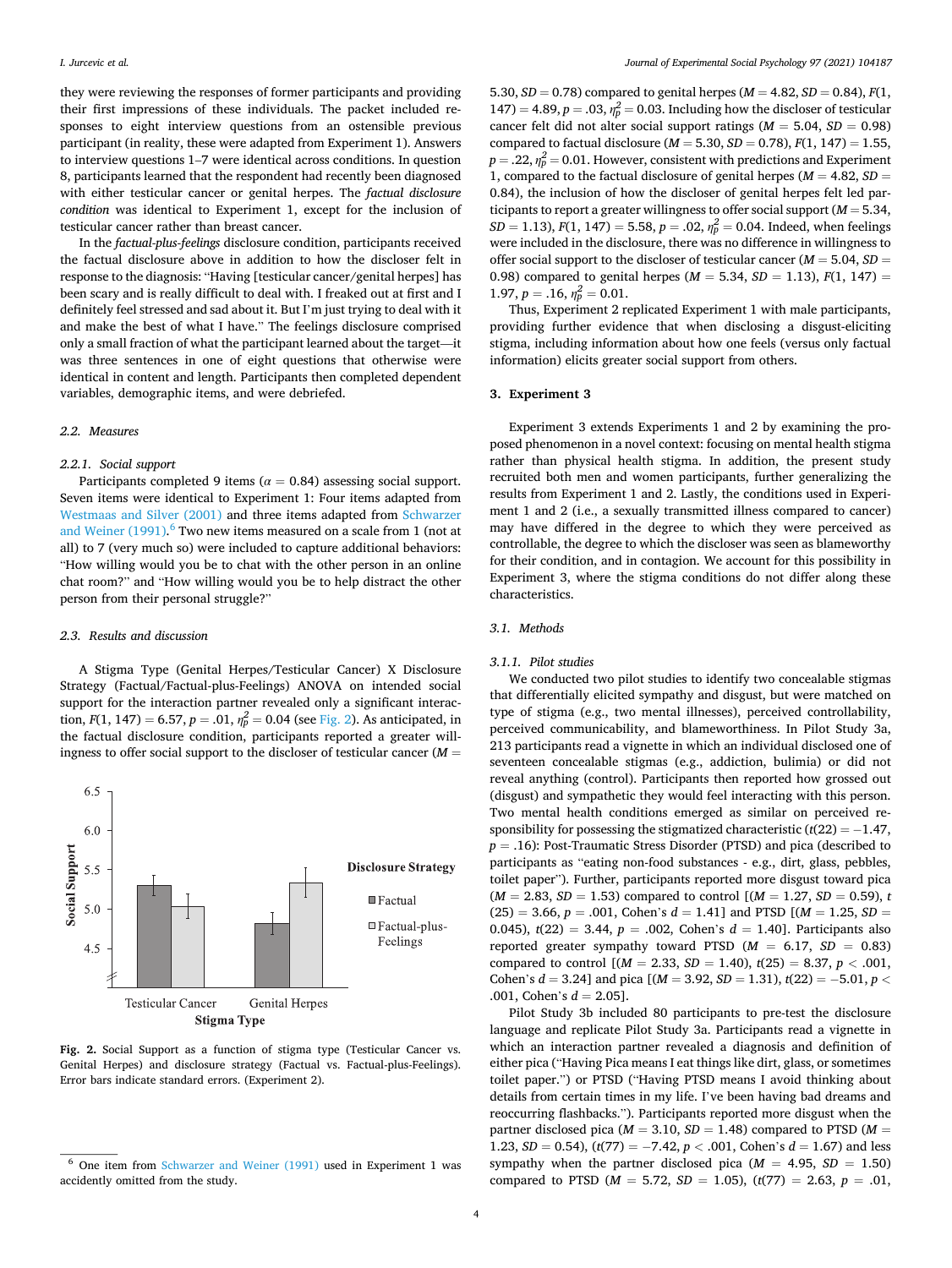Cohen's  $d = 0.59$ ). There were no statistical differences between PTSD and pica in perceived controllability  $(t(76) = -1.41, p = .16)$ , responsibility (t(76) =  $- 1.72$ ,  $p = .09$ ), or communicability (t(76) =  $-1.33, p = .19$ ).

#### *3.1.2. Participants and design*

We recruited 168 participants who completed the experiment for course credit. Thirty-nine participants expressed suspicion that their interaction partner was not real while listening to the audio interview, and were excluded from analyses.<sup>7</sup> Our final sample included 129 participants who completed the experiment for course credit. A sensitivity power analysis using G\*Power 3.1 indicates the experiment has 80% power to detect a minimum effect size of Cohen's *d* = 0.498 and critical  $F = 3.91$ .

The study design was a 2 (Stigma Type: Pica [disgust-eliciting stigma]/PTSD [sympathy-eliciting stigma])  $\times$  2 (Disclosure Strategy: Factual/Factual-plus-Feelings) between-participant design with random assignment to condition.

#### *3.1.3. Procedure*

Experiment 3 used the same procedure as Experiment 1. Participants first recorded answers to ten questions and then listened to their ostensible interaction partner's responses to these questions. The focal manipulations were in question ten.

The *factual disclosure condition* was taken from Experiment 1 and included the disclosure of either PTSD or pica. For the *factual-plus-feelings disclosure condition*, participants heard the factual disclosure described above in addition to how the discloser felt in response to the diagnosis (identical to Experiment 2, with reference to PTSD and pica rather than testicular cancer and genital herpes). After listening to the interview, participants completed the dependent measures and were debriefed and probed for suspicion.

#### *3.2. Measures*

#### *3.2.1. Social support*

Participants completed 8 items assessing social support ( $\alpha$  = 0.83), as in Experiment 1.

#### *3.3. Results and discussion*

We conducted a 2 (Stigma Type: Pica/PTSD)  $\times$  2 (Disclosure Strategy: Factual/Factual-plus-Feelings) ANOVA on participants' intended social support for their interaction partner. Analyses revealed only a significant interaction,  $F(1, 125) = 4.27$ ,  $p = .04$ ,  $\eta_p^2 = 0.03$  (see Fig. 3).

Consistent with Experiment 1 and 2, simple effects analyses revealed that participants in the factual disclosure condition reported a greater willingness to offer social support to a person disclosing PTSD (*M* = 5.69,  $SD = 0.74$ ) compared to pica ( $M = 5.26$ ,  $SD = 0.72$ ),  $F(1, 125) =$ 4.61,  $p = .03$ ,  $\eta_p^2 = 0.04$ . Furthermore, for PTSD, the inclusion of the discloser's feelings did not significantly change intended social support  $(M = 5.60, SD = 0.77)$  compared to the factual disclosure  $(M = 5.69, SD)$  $= 0.74$ ,  $F(1, 125) = 0.251$ ,  $p = .617$ . In contrast, and consistent with predictions, for a person disclosing pica, the inclusion of feelings significantly increased participants' willingness to offer social support  $(M = 5.73, SD = 0.89)$  compared to the factual disclosure  $(M = 5.26, SD)$  $= 0.72$ ),  $F(1, 125) = 5.69$ ,  $p = .02$ ,  $\eta_p^2 = 0.04$ . Indeed, there was no difference in social support intentions between the person disclosing



**Fig. 3.** Social Support as a function of stigma type (PTSD vs. Pica) and disclosure strategy (Factual vs. Factual-plus-Feelings). Error bars indicate standard errors. (Experiment 3).

pica and PTSD when the disclosure included feelings,  $F(1, 125) = 0.53$ ,  $p = .468$ .

Experiment 3 provides additional support for our hypothesis that when disclosing a disgust-eliciting stigma, including affective information, in addition to factual information, can elicit greater social support. In addition, Experiment 3 generalizes the findings by examining a novel context (mental health stigma) in a sample of men and women participants.

# **4. Experiment 1–3 meta-analysis**

Together, Experiments 1–3 suggest that the inclusion of affective information when individuals disclose a disgust-eliciting stigma can increase social support intentions relative to when disclosure is purely factual. To estimate the overall effect size of this finding and address concerns about lower sample sizes in some comparisons, we performed an internal meta-analysis on Experiments 1–3. This is consistent with recent practices and recommendations to include a meta-analysis following a series of replications within a single manuscript [\(Braver,](#page-6-0)  Thoemmes, & [Rosenthal, 2014](#page-6-0); Goh, Hall, & [Rosenthal, 2016](#page-6-0)).

For this analysis, we examined participants' intention to provide social support to a partner who disclosed a disgust-eliciting stigma with either only factual information or factual information and affective responses. Analyses used a fixed-effects model and entered means, standard deviations, and sample sizes for Experiments 1–3 into Comprehensive Meta-Analysis software [\(Borenstein, Hedges, Higgins,](#page-6-0) & [Rothstein, 2009;](#page-6-0) [Rosenthal, 1991\)](#page-6-0). Results revealed a highly reliable overall effect, Hedges' g = 0.685, 95% CI = [0.33, 1.06], *Z*(3) = 3.72, *p <* .001 [\(Table 2](#page-5-0)). This supports our hypothesis that participants' intended to provide greater social support to their interaction partner when their partner disclosed the disgust-eliciting stigma with the addition of emotional content, relative to only factual content.<sup>8</sup>

## **5. General discussion**

Concealable stigmas introduce a difficult dilemma for those

<sup>&</sup>lt;sup>7</sup> Participant exclusions by condition were as follows: PTSD/factual  $N = 11$ , PTSD/factual-plus-feelings  $N = 6$ , Pica/factual  $N = 14$ , Pica/factual-plusfeelings  $N = 8$ . The pattern of data remains the same when including participants who expressed suspicion that the interview recording was not real, however, the interaction term is no longer statistically significant,  $F(1, 164) =$ 2.13,  $p = .147$ .

<sup>&</sup>lt;sup>8</sup> The meta-analysis using a random-effect model for intended social support for the interaction partner following factual or factual-plus-feelings disclosure of a disgust-eliciting stigma also showed a reliable significant overall effect such that there was greater intended social support following disclosure with emotional content relative to only factual content, Hedges'  $g = 0.685$ , 95% CI = [0.33, 1.04], *Z*(3) = 3.76, *p <* .001.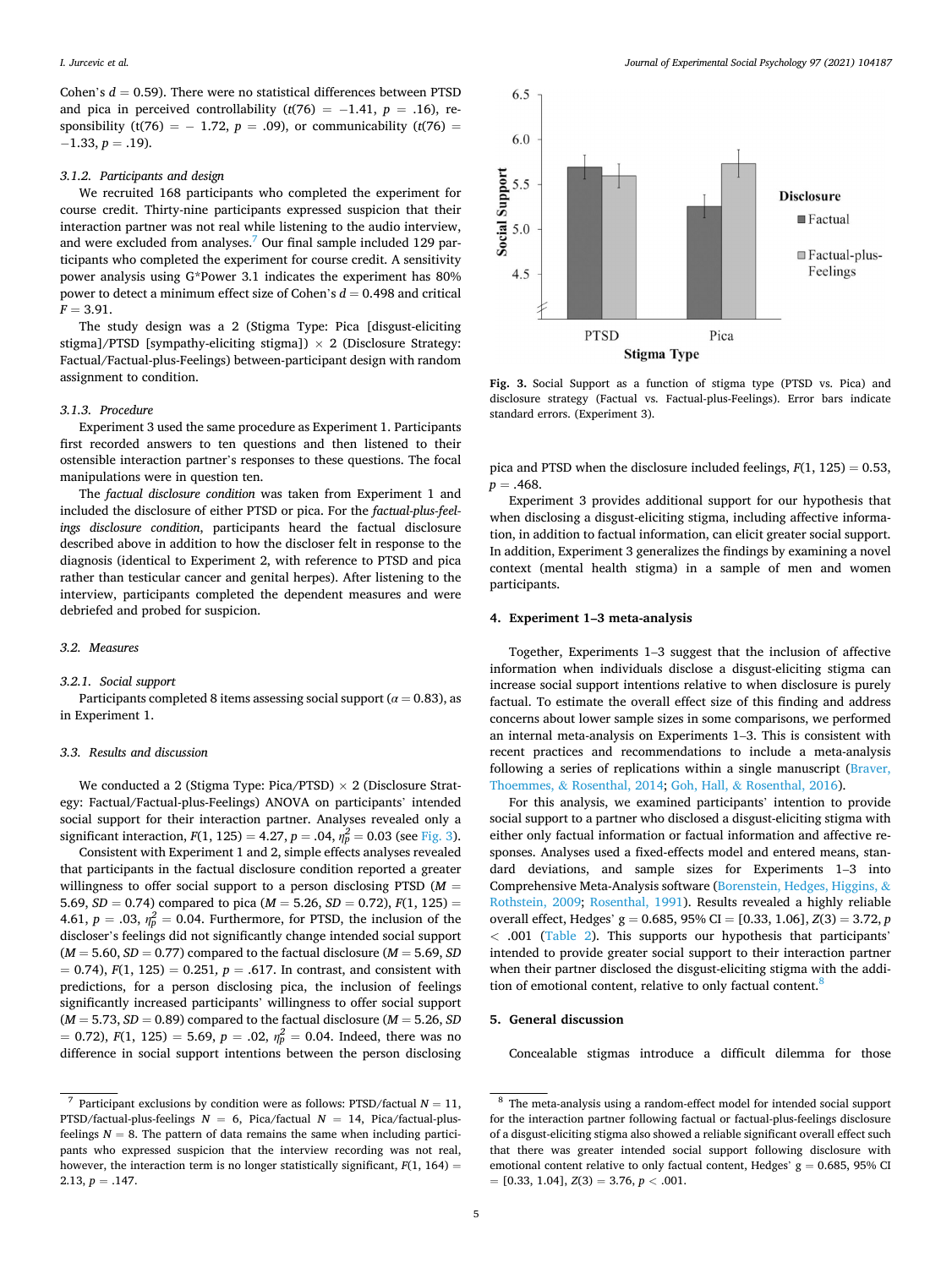#### <span id="page-5-0"></span>**Table 2**

Meta-analytic effects of disclosure strategy (factual vs. factual-plus-feelings) on intended social support for interaction partner disclosing a disgust-eliciting stigma.

| Experiment                                                             | Hedges'      | 95% Confidence               | 7.-          | $p-$             |
|------------------------------------------------------------------------|--------------|------------------------------|--------------|------------------|
|                                                                        | g            | interval                     | Value        | Value            |
| Experiment 1 ( $N = 17$ )                                              | 1.17         | [0.49, 1.85]                 | 3.38         | 0.001            |
| Experiment 2 ( $N = 36$ )                                              | 0.52         | [0.05, 0.98]                 | 2.19         | 0.029            |
| Experiment 3 ( $N = 29$ )<br>Overall estimated effect<br>(fixed model) | 0.57<br>0.67 | [0.07, 1.07]<br>[0.36, 0.97] | 2.22<br>4.30 | 0.026<br>< 0.001 |

possessing them of whether or not to disclose to others. On the one hand, disclosure increases opportunities for social support and greater closeness and connection with others, yet it also increases the likelihood of experiencing rejection and discrimination. Here we argue that research should move away from this common question of whether or not to disclose, and instead consider the question of *how* to disclose in ways that minimize the likelihood of discrimination and maximize the likelihood of opportunities. Drawing on a discrete emotions approach to understanding prejudice and discrimination (Cottrell  $\&$  [Neuberg, 2005](#page-6-0); [Cuddy et al., 2007; Fiske et al., 2002\)](#page-6-0), we predicted and found that the inclusion of information on how the discloser feels about their condition facilitated social support intentions similar to those commonly offered to sympathy-eliciting stigmas.

There are both theoretical and practical implications of the present research. Theoretically, this research fills an important gap in the disclosure literature by focusing on disclosure content and disclosure to unfamiliar others. The present findings reveal that the one-size-fits-all approach to disclosure may be less successful than an approach that tailors the disclosure content to the specific emotions underlying prejudice. Second, this research fills an important gap in prejudice research. Although a small amount of research finds that members of stigmatized groups assume impression management strategies will be most successful when they target specific prejudices, like disgust (e.g., [Neel,](#page-6-0)  Neufeld, & [Neuberg, 2013\)](#page-6-0), research to date has yet to examine the extent to which this targeted approach is beneficial and how unfamiliar others may react to such disclosure. This study is some of the first research to do so.

Practically, the disclosure strategy tested here—factual information combined with how the discloser felt about the condition—is relatively straightforward and can be readily implemented. The phrases were not disease-specific and did not reveal the severity of the condition. Importantly, the feelings shared about the condition across these studies were predominantly negative. That is, we did not simply try to make the discloser appear more likeable by being cheerful or using exclusively positive emotions. Rather, these findings suggest that disclosers can be honest about their challenges, which is a critical component to receiving support.

## *5.1. Limitations and future research*

There are some limitations and outstanding issues in the present research. The present experiments utilized extensive pilot testing and a data-driven approach to identifying comparison conditions for the experiments. Doing so, we matched characteristics along condition type (i. e., physical or mental health) and other factors (controllability, contagion, & responsibility in Experiment 3) while varying the degree to which they elicited sympathy and disgust. Despite this, it is not possible to rule out several potential confounding factors that may inform these results.

One consideration is that amongst the selected health conditions, some are more familiar and commonly experienced in this young adult age group (e.g., genital herpes) than others (e.g., cancer, pica). Thus, one alternative account of the data is that emotional disclosures may be more effective amongst less commonly experienced or less commonly disclosed stigmas, as emotions provide context and detail. We aimed to partially address the commonness of stigmatized conditions across studies by varying whether the disgust- or sympathy-eliciting stigma was more or less common in our sample. For example, in Experiment 1 and 2 the disgust-eliciting stigma is relatively more common and familiar (sexually transmitted illness amongst college students) relative to the sympathy-eliciting stigma (cancer). In contrast, Experiment 3 examined a disgust-eliciting stigma that is less familiar and common (pica) relative to the sympathy-eliciting stigma (PTSD). Together, Experiments 1, 2, and 3 reveal the same pattern of results despite relative differences across these factors. Relatedly, it is likely that individuals disclose disgust-eliciting stigmas less frequently than sympathy-eliciting stigmas and thus, that others may encounter the *disclosure* of disgusteliciting stigmas less frequently. In fact, the reduced tendency to disclose is partially what motivated this research—past theory, limited research and anecdotal evidence suggest that individuals with disgusteliciting stigmas require and benefit from social support but are less likely to solicit or receive that social support as a function of their stigmatized condition. While we vary commonness of the stigmatized condition across experiments, the overall prevalence and disclosure of PTSD, pica, and cancer is lower relative to sexually transmitted illnesses in the age group of our sample. Future research should aim to account for how familiar and common stigmatized conditions are when examining disclosure strategies amongst various populations.

Second, across experiments, pilot studies revealed that the disgusteliciting stigma activated both disgust and sympathy amongst respondents. It is quite rare in the real world to encounter mental or physical health conditions that elicit only disgust from others without also activating some degree of sympathy. As such, to increase the generalizability and real-world relevance of these findings, we examined disgust-eliciting stigmas that elicited disgust but were not devoid of sympathy (as documented by the pilot data). We anticipate that strong social norms supporting the expression of sympathy toward individuals experiencing medical conditions may explain why sympathy was high across all conditions. Similarly, norms against expressing disgust may have restricted participants' range of negative responses. Future research can build on the present findings by examining the complex network of emotions that different stigmatized conditions activate and social norms in a given context, thereby informing a discrete emotions approach to stigma disclosure.

Third, the present experiments examined potential mediators but does not identify a robust and reliable mechanism.<sup>9</sup> One factor that may be worth attention are participants' perceptions that the interaction partner needs or desires support from others, as this may undermine participants' automatic prejudices against disgust-eliciting stigmas and enable social support. Alternatively, the emotional content may increase participants' tendency to humanize individuals who, due to their disgust-eliciting stigma, would otherwise be dehumanized or distanced in society. This would be consistent with research highlighting the dehumanization of social groups who elicit disgust ([Harris](#page-6-0) & Fiske, [2009\)](#page-6-0). This line of research will benefit from future work that establishes causal mechanisms for the documented phenomenon.

Finally, the present research only examined the processes concerning disclosure to strangers, rather than close others. Examining disclosure to strangers is necessary and valuable as social support is not always available to stigmatized individuals from their immediate social network, thus necessitating that they look to acquaintances or strangers for support (Westmaas & [Silver, 2001\)](#page-7-0). For example, online communities may be beneficial for individuals seeking support, and these forums are increasingly common for all conditions. In addition, individuals need to, at times, disclose stigmatizing conditions in professional spaces (e.g., to bosses, co-workers, classmates, medical care

<sup>&</sup>lt;sup>9</sup> See supplement for analyses of perceived partner warmth.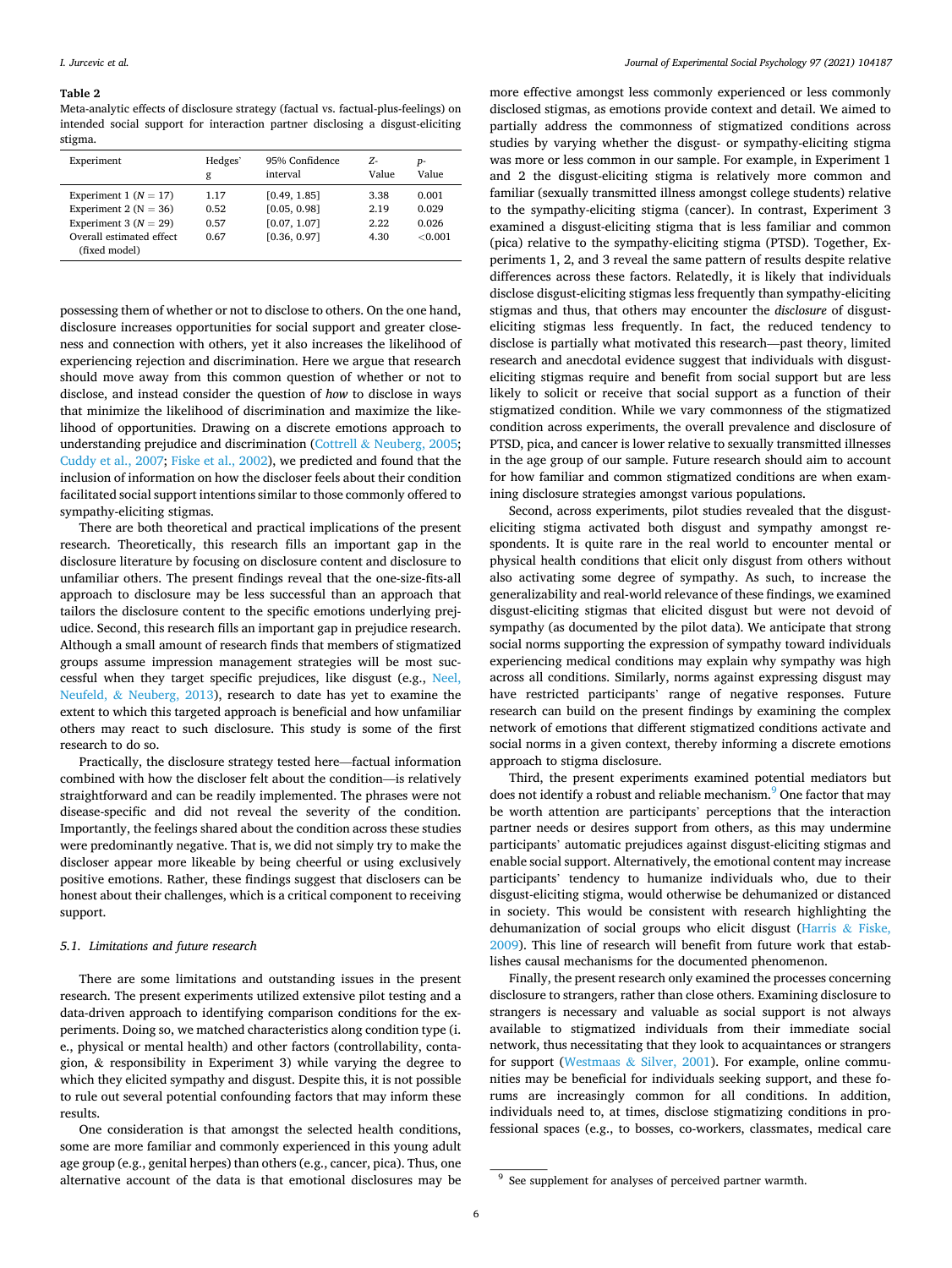#### <span id="page-6-0"></span>*I. Jurcevic et al.*

providers), such as when requiring accommodations and support. For example, the Americans with Disabilities Act of 1990 requires disclosure to obtain workplace accommodations, and students in universities must disclose some degree of information to supervisors in order to receive academic accommodations. Future work should examine the extent to which disclosure strategies vary in content and consequence as a function of disclosing to close or distal others.

In sum, there are several generative paths forward. Future research would benefit from investigating the ideal amount and type of emotional disclosure (i.e., specific positive or negative emotions). In addition, examining disclosure strategies for stigmas that are not health conditions (e.g., homelessness), that vary in the degree of sympathy and disgust elicited, and that vary in degree of concealability will be beneficial. Indeed, research shows that merely acknowledging visible stigmas can reduce discrimination for some conditions (e.g., physical disability, race; Barron, Hebl, & King, 2011; Hebl & Kleck, 2002), but not necessarily for visible stigmas that elicit disgust (Hebl  $\&$  Kleck, 2002), thereby adding to the theoretical and practical complexity of disclosure efforts. Future research would benefit from further examining the boundary conditions associated with disclosure that includes emotional information.

# **6. Conclusion**

The present research is amongst the first to empirically develop and test a strategy for minimizing prejudice during social interactions involving disclosure of a stigmatized condition. To the extent that someone can share some personal emotional content when disclosing a stigmatized condition, it may be possible to gain many of the rewards of disclosure while mitigating its costs.

#### **Author contributions**

All authors contributed to the development of the study concept and study design. Testing, data collection, and analyses were performed by I. Jurcevic and L. H. Wong under the supervision of J. R. Shapiro. I. Jurcevic and L. H. Wong drafted the paper, and J. R. Shapiro and C. Dunkel Schetter provided critical revisions. Jurcevic, Wong, and Dunkel Schetter approved the final version of the paper for submission. We report all measures, manipulations, and exclusions in these experiments.

#### **Appendix A. Supplementary data**

Supplementary data to this article can be found online at [https://doi.](https://doi.org/10.1016/j.jesp.2021.104187)  [org/10.1016/j.jesp.2021.104187.](https://doi.org/10.1016/j.jesp.2021.104187)

#### **References**

- Barron, L. G., Hebl, M., & King, E. B. (2011). Effects of manifest ethnic identification on employment discrimination. *Cultural Diversity and Ethnic Minority Psychology, 17*(1), 23. [https://doi.org/10.1037/a0021439.](https://doi.org/10.1037/a0021439)
- [Borenstein, M., Hedges, L. V., Higgins, J. P. T., & Rothstein, H. R. \(2009\).](http://refhub.elsevier.com/S0022-1031(21)00090-1/rf0015) *Introduction to meta-analysis*[. Chichester, England: Wiley](http://refhub.elsevier.com/S0022-1031(21)00090-1/rf0015) & Sons.
- Braver, S. L., Thoemmes, F. J., & Rosenthal, R. (2014). Continuously cumulating metaanalysis and replicability. *Perspectives on Psychological Science, 9*(3), 333–342. https://doi.org/10.1177/17456916145297
- Chaudoir, S. R., & Fisher, J. D. (2010). The disclosure processes model: Understanding disclosure decision making and postdisclosure outcomes among people living with a concealable stigmatized identity. *Psychological Bulletin, 136*(2), 236–256. [https://](https://doi.org/10.1037/a0018193)  [doi.org/10.1037/a0018193.](https://doi.org/10.1037/a0018193)
- Clair, J. A., Beatty, J. E., & MacLean, T. L. (2005). Out of sight but not out of mind: Managing invisible social identities in the workplace. *Academy of Management Review, 30*(1), 78–95. [https://doi.org/10.5465/AMR.2005.15281431.](https://doi.org/10.5465/AMR.2005.15281431)
- Cottrell, C. A., & Neuberg, S. L. (2005). Different emotional reactions to different groups: A sociofunctional threat-based approach to "prejudice". *Journal of Personality and Social Psychology, 88*(5), 770–789. <https://doi.org/10.1037/0022-3514.88.5.770>.
- Critcher, C. R., & Ferguson, M. J. (2014). The cost of keeping it hidden: Decomposing concealment reveals what makes it depleting. *Journal of Experimental Psychology: General, 143*(2), 721–735. [https://doi.org/10.1037/a0033468.](https://doi.org/10.1037/a0033468)
- Cuddy, A. J. C., Fiske, S. T., & Glick, P. (2007). The BIAS map: Behaviors from intergroup affect and stereotypes. *Journal of Personality and Social Psychology, 92*(4), 631–648. [https://doi.org/10.1037/0022-3514.92.4.631.](https://doi.org/10.1037/0022-3514.92.4.631)
- Diener, E., Sandvik, E., & Larsen, R. J. (1985). Age and sex effects for emotional intensity. *Developmental Psychology, 21*(3), 542–546. [https://doi.org/10.1037/0012-](https://doi.org/10.1037/0012-1649.21.3.542) [1649.21.3.542.](https://doi.org/10.1037/0012-1649.21.3.542)
- Eagly, A. H., & Wood, W. (1991). Explaining sex differences in social behavior: A metaanalytic perspective. *Personality and Social Psychology Bulletin, 17*(3), 306–315. [https://doi.org/10.1177/0146167291173011.](https://doi.org/10.1177/0146167291173011)
- [Faul, F., Erdfelder, E., Lang, A. G., & Buchner, A. \(2007\). G\\* power 3: A flexible statistical](http://refhub.elsevier.com/S0022-1031(21)00090-1/rf0060)  [power analysis program for the social, behavioral, and biomedical sciences.](http://refhub.elsevier.com/S0022-1031(21)00090-1/rf0060) *Behavior [Research Methods, 39](http://refhub.elsevier.com/S0022-1031(21)00090-1/rf0060)*(2), 175–191.
- Fiske, S. T., Cuddy, A. J. C., Glick, P., & Xu, J. (2002). A model of (often mixed) stereotype content: Competence and warmth respectively follow from perceived status and competition. *Journal of Personality and Social Psychology, 82*(6), 878–902. <https://doi.org/10.1037/0022-3514.82.6.87>.
- Goffman, E. (1963). *[Stigma: Notes on the Management of Spoiled Identity](http://refhub.elsevier.com/S0022-1031(21)00090-1/rf0071)*. Englewood Cliffs [NJ: Prentice Hall](http://refhub.elsevier.com/S0022-1031(21)00090-1/rf0071).
- Goh, J. X., Hall, J. A., & Rosenthal, R. (2016). Mini meta-analysis of your own studies: Some arguments on why and a primer on how. *Social and Personality Psychology Compass, 10*(10), 535–549. [https://doi.org/10.1111/spc3.12267.](https://doi.org/10.1111/spc3.12267)
- Goldsmith, D. J., & Dun, S. A. (1997). Sex differences and similarities in the communication of social support. *Journal of Social and Personal Relationships, 14*(3), 317–337. <https://doi.org/10.1177/0265407597143003>.
- [Greene, K., Derlega, V. J., Yep, G. A., & Petronio, S. \(2003\).](http://refhub.elsevier.com/S0022-1031(21)00090-1/rf0080) *Privacy and disclosure of HIV [in interpersonal relationships: A sourcebook for researchers and practitioners](http://refhub.elsevier.com/S0022-1031(21)00090-1/rf0080)*. Mahwah, [NJ: Lawrence Erlbaum Associates, Inc.](http://refhub.elsevier.com/S0022-1031(21)00090-1/rf0080)
- Griffith, K. H., & Hebl, M. R. (2002). The disclosure dilemma for gay men and lesbians: "coming out" at work. *Journal of Applied Psychology, 87*(6), 1191–1199. [https://doi.](https://doi.org/10.1037/0021-9010.87.6.1191)  [org/10.1037/0021-9010.87.6.1191.](https://doi.org/10.1037/0021-9010.87.6.1191)
- Grossman, M., & Wood, W. (1993). Sex differences in intensity of emotional experience: A social role interpretation. *Journal of Personality and Social Psychology, 65*(5), 1010–1022.<https://doi.org/10.1037/0022-3514.65.5.1010>.
- Harris, L. T., & Fiske, S. T. (2006). Dehumanizing the lowest of the low: Neuroimaging responses to extreme out-groups. *Psychological Science, 17*(10), 847–853. [https://doi.](https://doi.org/10.1111/j.1467-9280.2006.01793.x)  [org/10.1111/j.1467-9280.2006.01793.x.](https://doi.org/10.1111/j.1467-9280.2006.01793.x)
- [Harris, L. T., & Fiske, S. T. \(2009\). Social neuroscience evidence for dehumanised](http://refhub.elsevier.com/S0022-1031(21)00090-1/optASNYAjXtRe) perception. *[European Review of Social Psychology, 20](http://refhub.elsevier.com/S0022-1031(21)00090-1/optASNYAjXtRe)*(1), 192–231.
- Harris, L. T., & Fiske, S. T. (2011). Dehumanized perception: A psychological means to facilitate atrocities, torture, and genocide? *Journal of Psychology, 219*(3), 175–181. <https://doi.org/10.1027/2151-2604/a000065>.
- Hebl, M. R., & Kleck, R. E. (2002). Acknowledging one's stigma in the interview setting: Effective strategy or liability? *Journal of Applied Social Psychology, 32*(2), 223–249. <https://doi.org/10.1111/j.1559-1816.2002.tb00214.x>.
- King, E. B., Reilly, C., & Hebl, M. (2008). The best of times, the worst of times: Exploring dual perspectives of "coming out" in the workplace. *Group & Organization Management, 33*(5), 566–601. [https://doi.org/10.1177/1059601108321834.](https://doi.org/10.1177/1059601108321834)
- Link, B. G., Mirotznik, J., & Cullen, F. T. (1991). The effectiveness of stigma coping orientations: Can negative consequences of mental illness labeling be avoided? *Journal of Health and Social Behavior, 32*(3), 302–320. Retrieved from [http://www.](http://www.jstor.org/stable/2136810) [jstor.org/stable/2136810](http://www.jstor.org/stable/2136810).
- Martinez, L. R., White, C. D., Shapiro, J. R., & Hebl, M. R. (2015). Selection BIAS: Stereotypes and discrimination related to having a history of cancer. *Journal of Applied Psychology, 101*(1), 122–128. <https://doi.org/10.1037/apl0000036>.
- Neel, R., Neufeld, S. L., & Neuberg, S. L. (2013). Would an obese person whistle vivaldi? Targets of prejudice self-present to minimize appearance of specific threats. *Psychological Science, 24*(5), 678–687. [https://doi.org/10.1177/](https://doi.org/10.1177/0956797612458807)  [0956797612458807.](https://doi.org/10.1177/0956797612458807)
- Pachankis, J. E. (2007). The psychological implications of concealing a stigma: A cognitive- affective-behavioral model. *Psychological Bulletin, 133*(2), 328–345. [https://doi.org/10.1037/0033-2909.133.2.328.](https://doi.org/10.1037/0033-2909.133.2.328)
- Ragins, B. R. (2008). Disclosure disconnects: Antecedents and consequences of disclosing invisible stigmas across life domains. *Academy of Management Review, 33*(1), 194–215. [https://doi.org/10.5465/AMR.2008.27752724.](https://doi.org/10.5465/AMR.2008.27752724)
- Rosenthal, R. (1991). *[Meta-analytic procedures for social research](http://refhub.elsevier.com/S0022-1031(21)00090-1/rf0150)*. Newbury Park, CA: [Sage.](http://refhub.elsevier.com/S0022-1031(21)00090-1/rf0150)
- Rüsch, N., Angermeyer, M. C., & Corrigan, P. W. (2005). Mental illness stigma: Concepts, consequences, and initiatives to reduce stigma. *European Psychiatry, 20*(8), 529–539. <https://doi.org/10.1016/j.eurpsy.2005.04.004>.
- Schmader, T., Croft, A., Whitehead, J., & Stone, J. (2013). A peek inside the targets' toolbox: How stigmatized targets deflect discrimination by invoking a common identity. *Basic and Applied Social Psychology, 35*(1), 141–149. [https://doi.org/](https://doi.org/10.1080/01973533.2012.746615)  [10.1080/01973533.2012.746615](https://doi.org/10.1080/01973533.2012.746615).
- Schmader, T., & Stone, J. (2008). Toward a problem-focused understanding of prejudiced. *Psychological Inquiry, 19*(2), 108–113. [https://doi.org/10.1080/](https://doi.org/10.1080/10478400802050165) [10478400802050165.](https://doi.org/10.1080/10478400802050165)
- Schwarzer, R., & Weiner, B. (1991). Stigma controllability and coping as predictors of emotions and social support. *Journal of Social and Personal Relationships, 8*(1), 133–140. <https://doi.org/10.1177/0265407591081007>.